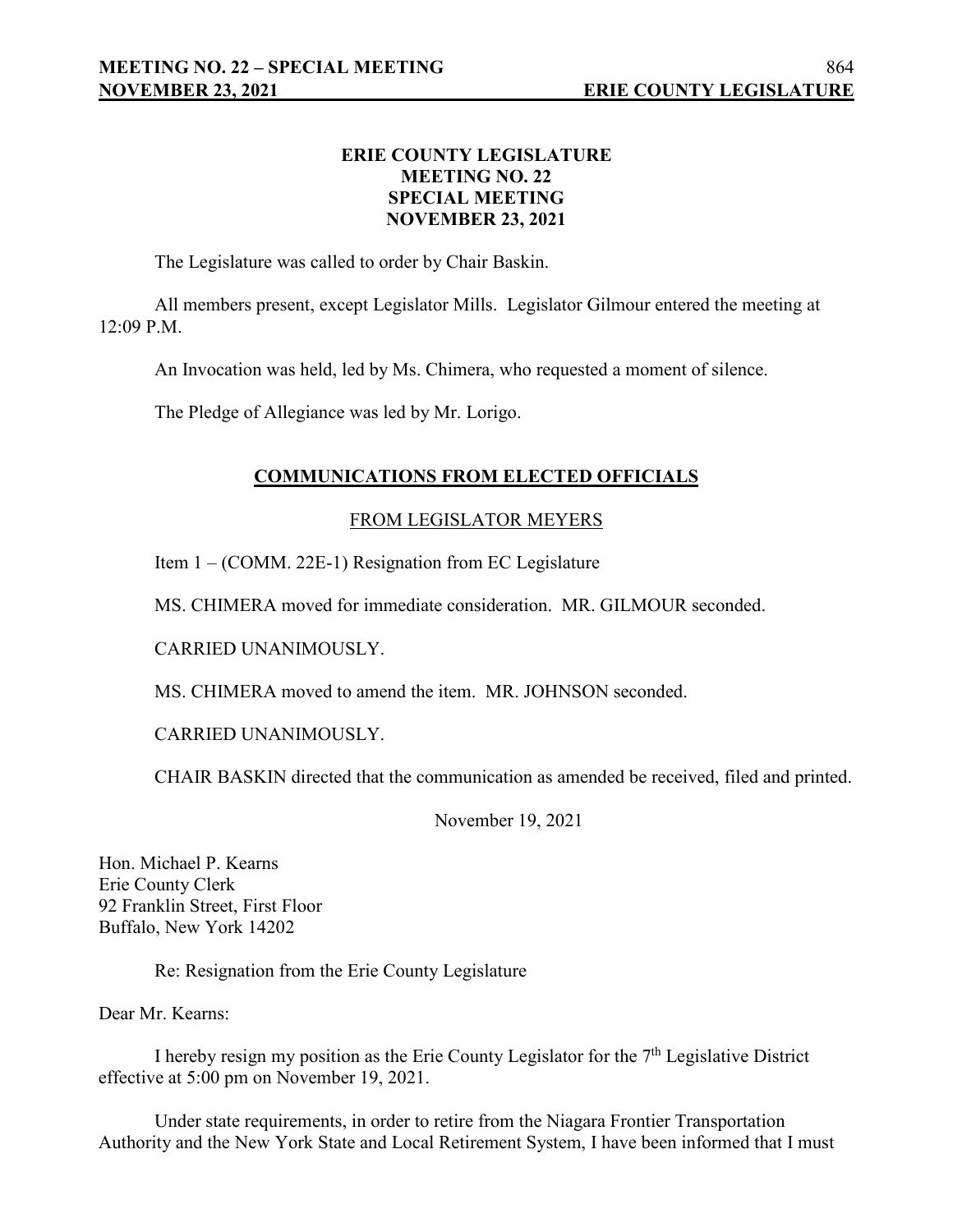"separate from service" with Erie County for payroll purposes. I intend to seek reappointment to the Legislature following this temporary break in service.

Thank you in advance for your assistance and courtesies.

Sincerely,

Timothy J. Meyers Erie County Legislator, Seventh District

November 22, 2021

Robert M. Graber, Clerk Erie County Legislature 92 Franklin Street, Fourth Floor Buffalo, New York 14202

Re: Appointment of Timothy J. Meyers to Fill Vacancy in the 7th Legislative District

Dear Mr. Graber:

Pursuant to Section 2605 of the Erie County Charter, we the undersigned, representing a majority of the members of the Erie County Legislature representing the Democratic Party, do hereby appoint Timothy J. Meyers of 136 Broad St., Cheektowaga, NY 14225, a duly-qualified elector of the Seventh Legislative District having the same political affiliation as the person last elected to such office, to fill the vacancy in the office of the Seventh Legislative District County Legislator. Said appointment shall take effect on November 23, 2021.

Sincerely,

Howard J. Johnson

Howard J. Johnson, Jr. April N.M. Baskin Legislator, District 1 Legislator, District 2

Lusa M. Chimera

Lisa M. Chimera Kevin R. Hardwick

mil Baska

Legislator, District 3 Legislator, District 4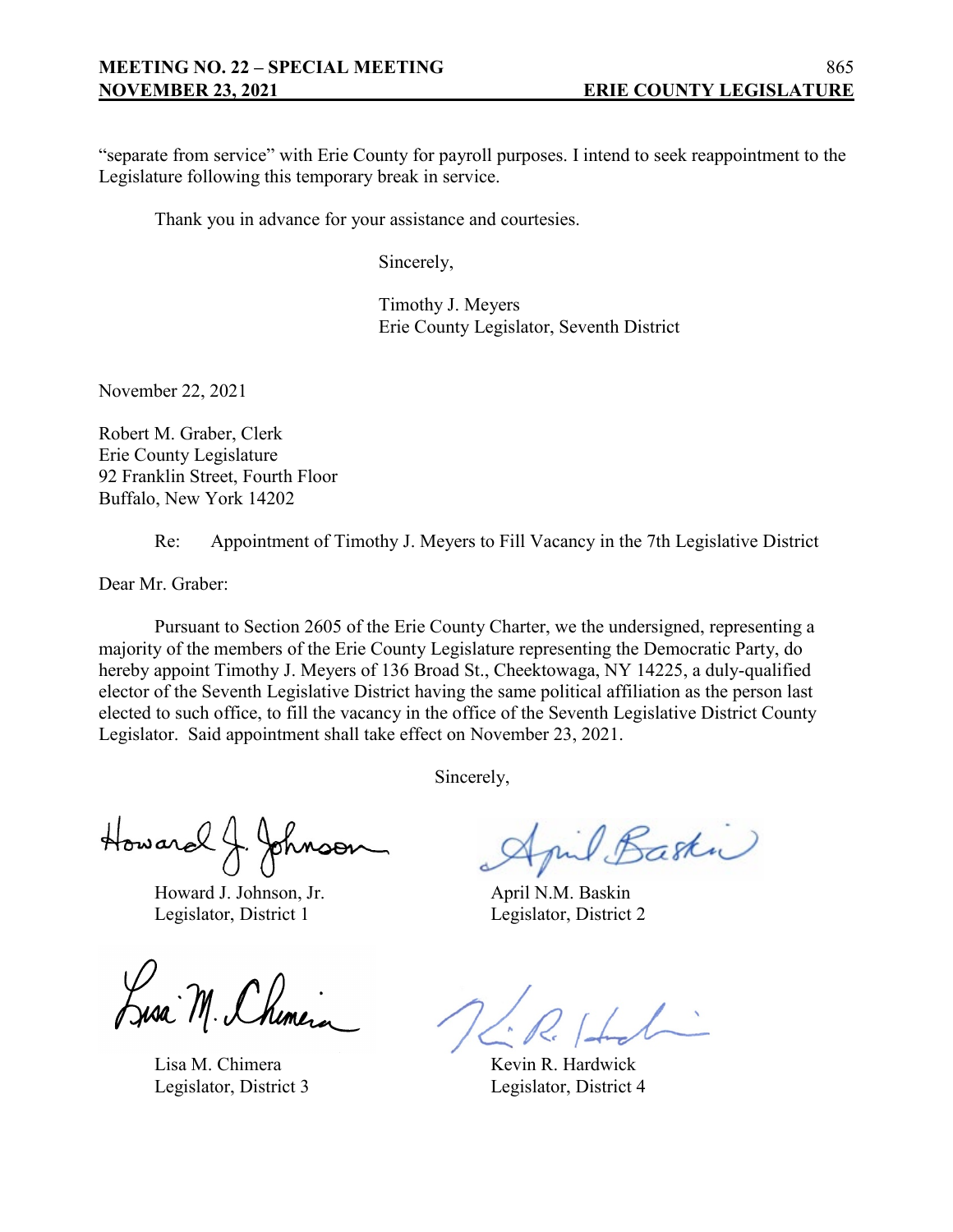JeanMay

Jeanne M. Vinal John J. Gilmour Legislator, District 5 Legislator, District 9

November 22, 2021

Robert M. Graber, Clerk Erie County Legislature 92 Franklin Street, Fourth Floor Buffalo, New York 14202

Re: Recommendation of Seventh Legislative District Committee Members to Fill Vacancy

Dear Mr. Graber:

Please be advised that pursuant to the Rules of the Erie County Democratic Committee, a meeting of the Committee Members of the Seventh Erie County Legislative District was held at 10:00 am on Saturday, November 20, 2021 via Zoom videoconferencing for the purpose of endorsing a candidate to fill the vacancy in the Seventh Erie County Legislative District.

At the meeting, Seventh District Committee Members Endorsed Timothy J. Meyers, 136 Broad St., Cheektowaga, NY 14225 to fill the vacancy in the Seventh Erie County Legislative District.

Thank you for your assistance and courtesies.

Sincerely,

Jeremy J. Zellner Chair

CHAIR BASKIN directed that a roll-call vote be taken, among members of the Erie County Legislature of the Democratic Caucus, on the appointment.

AYES: CHAIR BASKIN, MS. CHIMERA, MR. GILMOUR, MR. HARDWICK, MR. JOHNSON and MS. VINAL. NOES: None. (AYES: 6; NOES: 0)

### CARRIED UNANIMOUSLY.

### FROM CHAIR BASKIN

Item 2 – (COMM. 22E-2) Letter to Clerk of Legislature Calling Special Meeting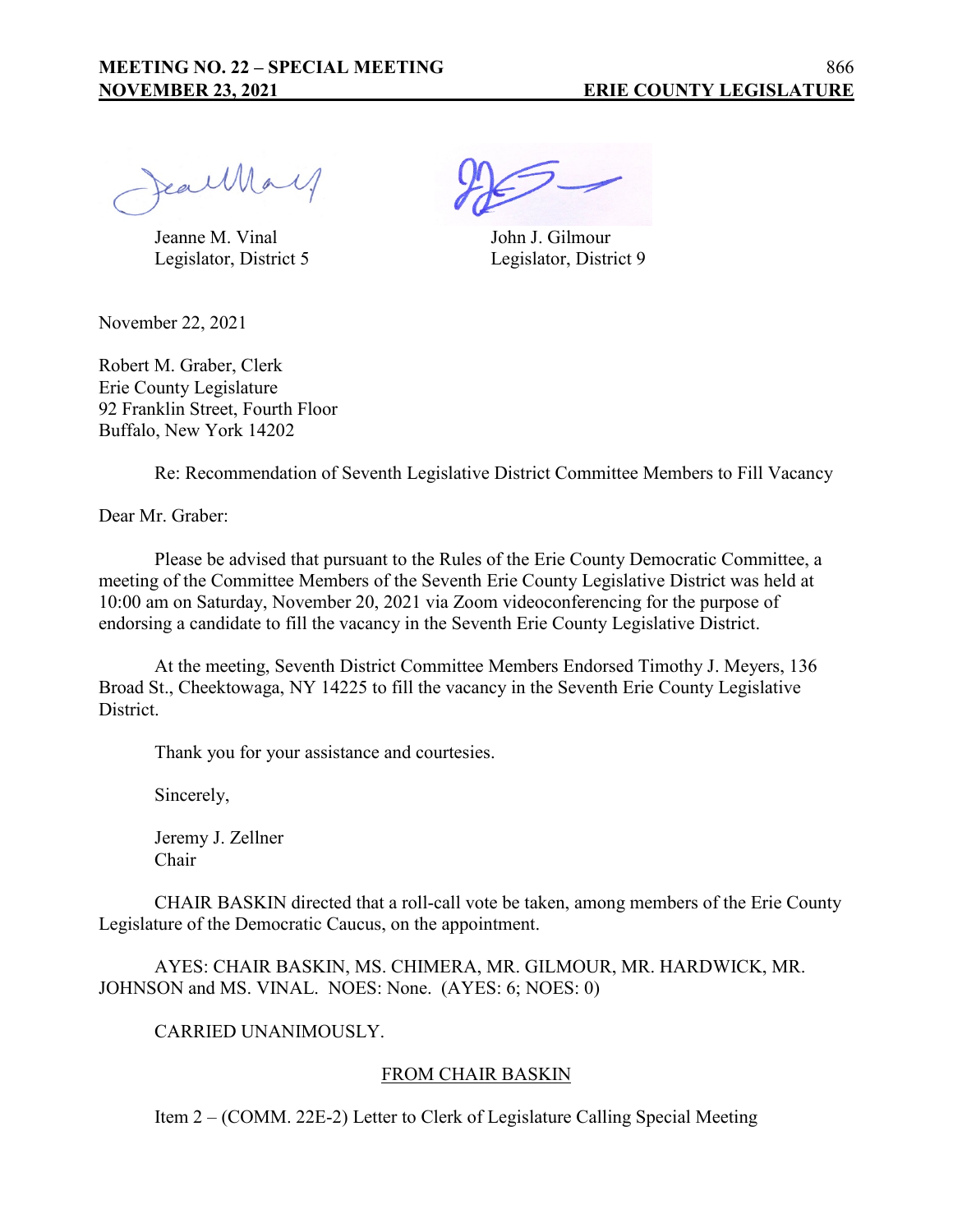Received, filed and printed.

November 19, 2021

Robert M. Graber Clerk of the Legislature 92 Franklin Street, Fourth Floor Buffalo, New York 14202

Re: Calling a Special Meeting of the Legislature

Dear Mr. Graber:

Please be advised that there is a pressing matter before the Erie County Legislature that needs immediate attention. Therefore, there is a need to call a Special Meeting of the Legislature.

Accordingly, pursuant to Rule 2.02 of the Rules of Order of the Erie County Legislature, you are hereby directed to call a SPECIAL MEETING of the Erie County Legislature to be held on Tuesday, November 23, 2021 at 12:00 pm via Zoom videoconferencing.

The purpose of the Special Meeting will be to appoint a Legislator to fill the vacancy in the  $7<sup>th</sup>$  Legislative District and to receive the 2022 Proposed Budget from the County Executive.

The items on the agenda of the Special Meeting will include Legislator Timothy Meyers' resignation letter, my letter to you directing the calling of the Special Meeting, your Memo as Clerk of the Legislature to Members of the Legislature calling the Special Meeting, a letter from the Erie County Democratic Committee concerning the appointment, and the Proposed 2022 Erie County Budget.

Thank you for your attention to this matter.

Sincerely,

April N.M. Baskin Chair of the Legislature

### FROM THE COUNTY EXECUTIVE

Item 3 – (COMM. 22E-3) 2022 Tentative EC Budget

Received and referred to the FINANCE & MANAGEMENT/BUDGET COMMITTEE.

# **COMMUNICATIONS FROM THE DEPARTMENTS**

FROM THE CLERK OF LEGISLATURE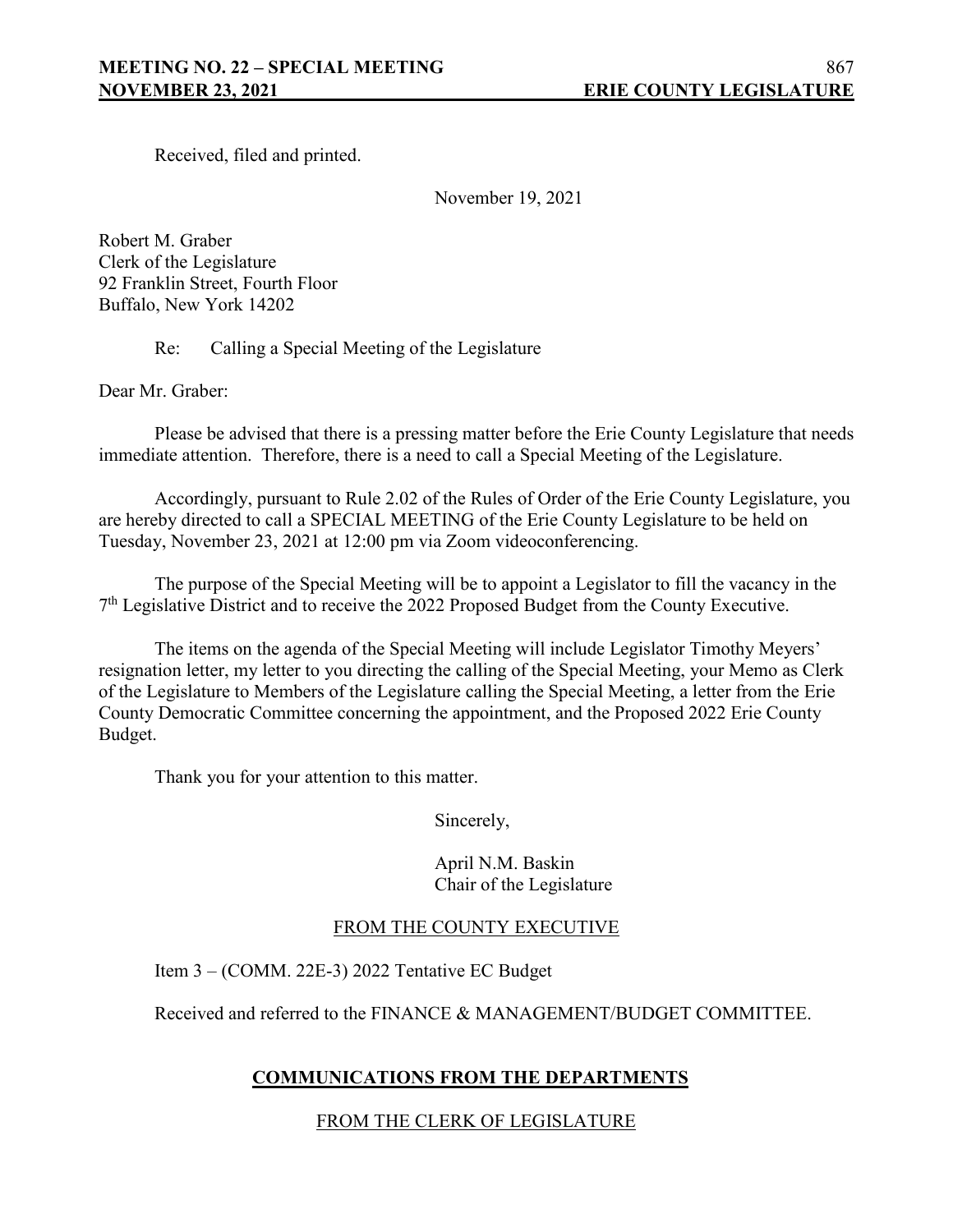Item 4 – (COMM. 22D-1) Notice of Special Meeting

Received, filed and printed.

November 19, 2021

TO: ALL MEMBERS OF THE ERIE COUNTY LEGISLATURE

FROM: ROBERT M. GRABER, CLERK

SUBJECT: SPECIAL MEETING NOTICE FOR NOVEMBER 23, 2021

PLEASE TAKE NOTICE that pursuant to Rule 2.02 of the RULES OF ORDER OF THE ERIE COUNTY LEGISLATURE, and under the direction of Chair April Baskin, there will be a SPECIAL MEETING of the Erie County Legislature on Tuesday, November 23, 2021 at 12:00 pm via Zoom videoconferencing.

The Zoom details for the meeting are as follows: https://us02web.zoom.us/j/88055953006?pwd=QThkaVNDSlBFQVZxc01CUjhTaUZiQT09 Meeting ID: 880 5595 3006 Passcode: 300274

The purpose of the Special Meeting will be to appoint a Legislator to fill the vacancy in the  $7<sup>th</sup>$ Legislative District and to receive the 2022 Proposed Budget from the County Executive.

The items on the agenda of the Special Meeting will include Legislator Timothy Meyers' resignation letter, the Chair's letter to me directing the calling of the Special Meeting, my Memo as Clerk of the Legislature to Members of the Legislature calling the Special Meeting, a letter from the Erie County Democratic Committee concerning the appointment, and the Proposed 2022 Erie County Budget.

Thank you.

### **ANNOUNCEMENTS**

Item 5 – Chair Baskin announced that the Legislature's Finance & Management/Budget Committee will reconvene on Tuesday, November 30, 2021, at 9:00 a.m., to complete their work on the County Executive's tentative 2022 budget. Following that meeting, the Legislature will hold a Special Meeting at 10:30 a.m., to receive the report of the budget committee and lay the tentative budget, and the report on the table for the required aging process.

### **MEMORIAL RESOLUTIONS**

Item 6 – Legislator Johnson requested that when the Legislature adjourns, it do so in memory of Buffalo Musician Andy White.